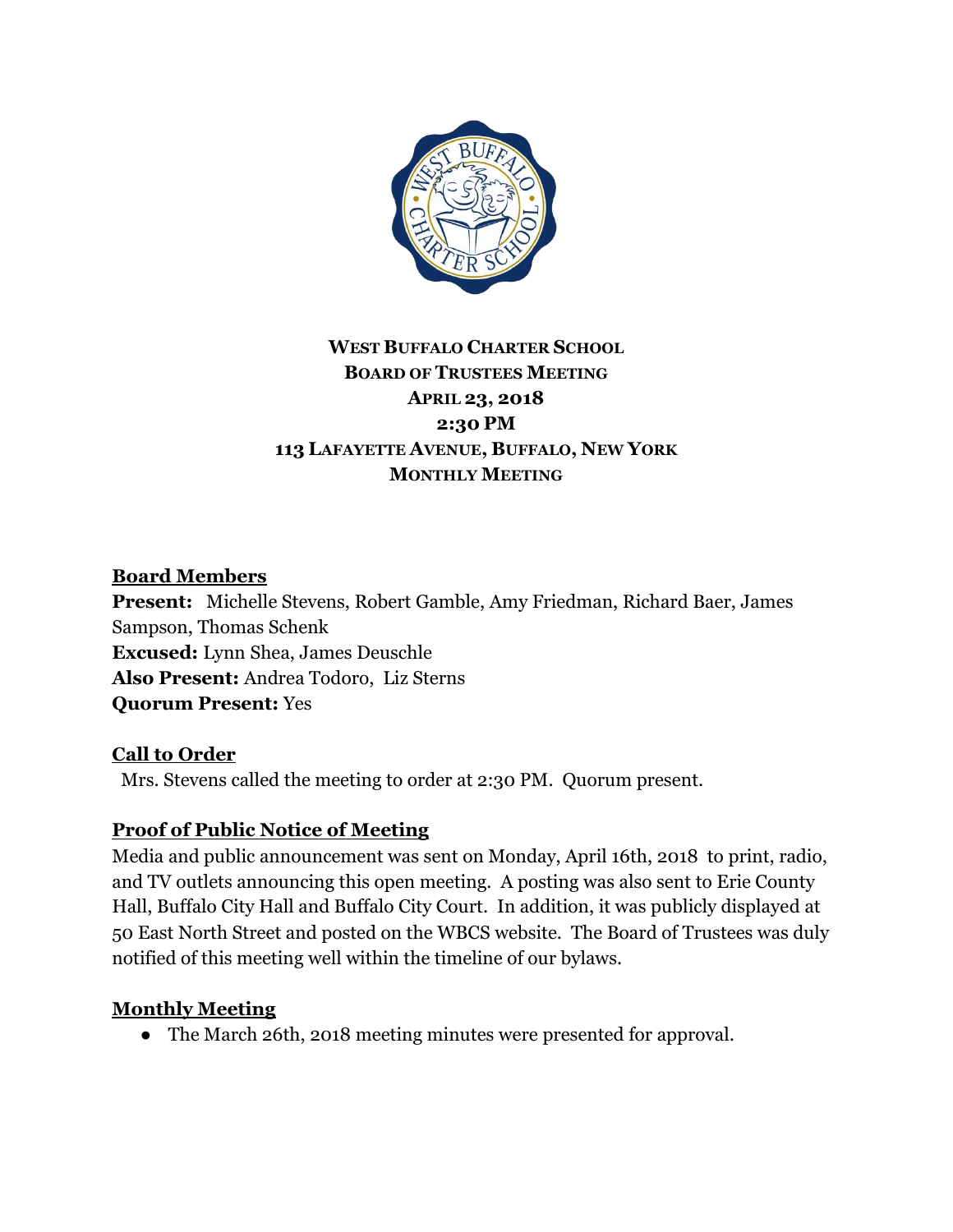● **Upon motion duly made by Mr. Baer and seconded by Mr. Sampson, the March 26th, 2018 minutes were approved as presented. All in favor. Non-opposed.**

### **Financial Report**

Mrs. Sterns presented the financial reports for the period ending March 26th, 2018 (a copy is attached hereto and made a part hereof).

## **Upon motion duly made by Mr. Sampson and seconded by Mr. Baer, the March 26th, 2018 financials were approved as presented. All in favor. Nonopposed.**

● Discussion regarding the Teach for America contract.

# **Upon motion duly made by Mr. Sampson and seconded by Mr. Baer, the Teach for America contract was approved as presented. All in favor. Nonopposed.**

- Discussion regarding the Western New York Teacher Residency Program Affiliation Agreement. Details of the contract were presented by Mrs. Sterns. The contract vote is pending at this time.
- Discussion regarding the YMCA Buffalo Niagara summer camp contract. Summer camp for grades K-2. Theatre camp for grades 3-8. WBCS staff to facilitate the programs with WBCS students attending.

# **Upon motion duly made by Mr. Sampson and seconded by Dr. Schenk, the YMCA Buffalo Niagara summer camp contract was approved as presented. All in favor. Non-opposed.**

• Continued discussion regarding the purchase of two small school buses. Funding to come from the fundraising efforts of the WBCS Family Group.

# **School Leader Report**

- Discussion regarding the 2018-2019 school calendar draft.
- June 11th students will tour the new facilities in anticipation of being able to tour their own families at a later date (during end of year celebrations).